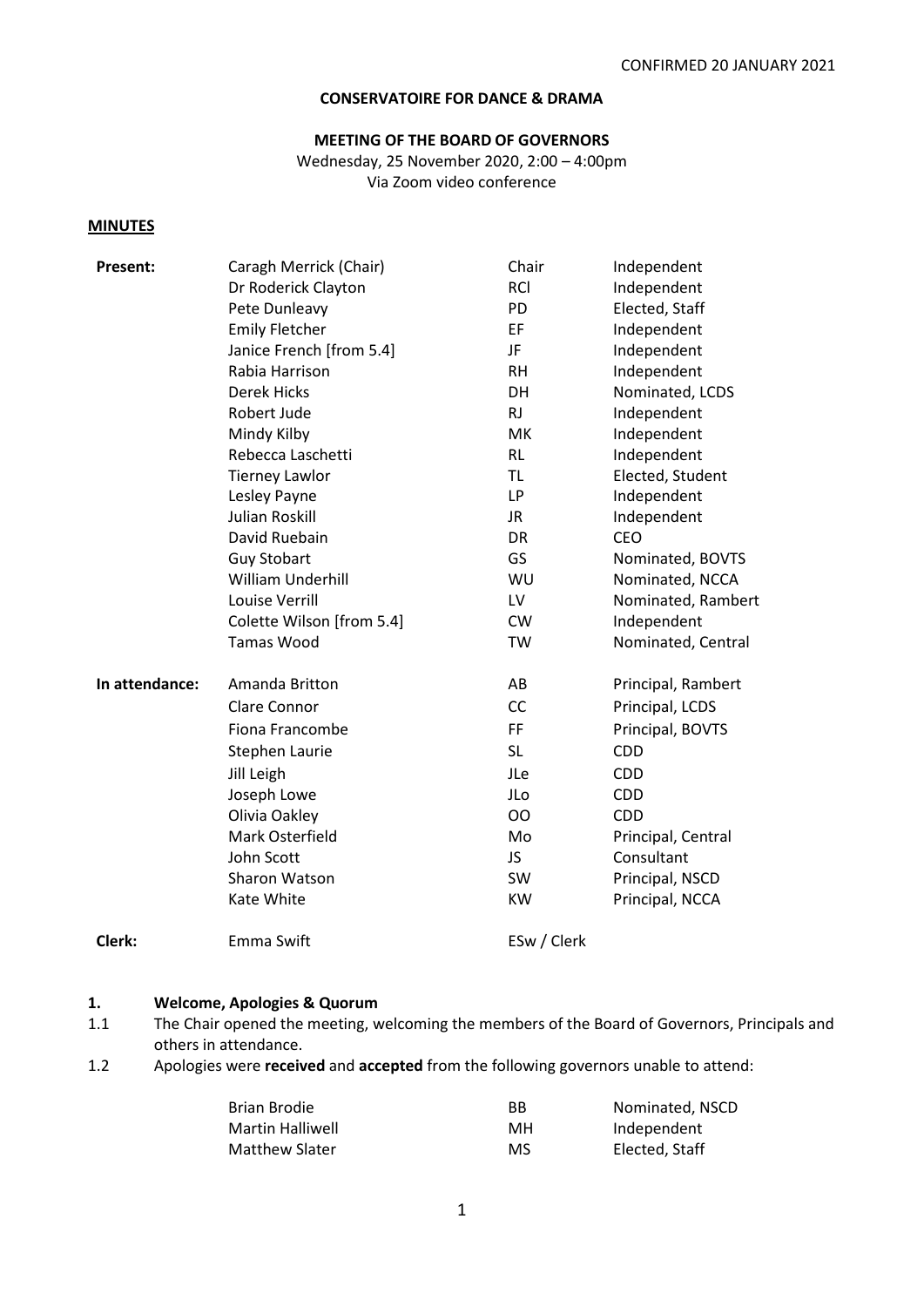1.5 It was **acknowledged** that the meeting was quorate. The meeting proceeded to business.

# **2. Declarations of Interest**

- 2.1 GS declared an interest for Item 10 (BOVTS Exit Plan) with regards to his role as a Trustee and Deputy Chair of Trustees of BOVTS.
- 2.2 No other declarations of interest were raised.

# **3. Minutes of the Previous Meeting**

3.1 An amendment was noted to minute 6.2.1.6: the reference to Strategy Working Group was to be corrected to Structure Working Group.

## **Action: ES to amend the minute.**

3.2 JR noted that the minute for 6.1.3.3 should align with the decision taken by the Board at its meeting in March.

## **Action: ES to liaise with JR to ensure alignment with minutes of March Board.**

3.3 The minutes of the Strategy Day of the Board of Governors held on 7 October 2020 (**BG20/60**) were **confirmed** as a fair and accurate record of the meeting, subject to the above amendments.

# **4. Matters Arising from the Minutes**

- 4.1 Matters arising from the minutes of the previous meeting (**BG20/61**) were **reviewed**.
- 4.1.1 Regarding OfS notes for the meeting on 6 October with CDD and Prof Timms, it was noted that JLe had followed up with the OfS and was awaiting a response.
- 4.2 All other matters arising had been resolved or were covered on the agenda.

# **5. Report of the Chair [part redacted]**

- 5.1 The appointment of Tierney Lawlor as the Elected Student Governor for 2020/21 with effect from 25 November 2020 was **confirmed**.
- 5.2 The Chair stated that the OfS minutes for the progress meeting on 11 November included some confidential matters. This aspect of the meeting notes would not be circulated. **Action: CDD to circulate OfS minutes of 11 November (with confidential matters redacted) and other minutes as referenced in the CEO report.**
- 5.3 The Chair reported that DR had given notice that he would be leaving CDD. The Chair and DR had informed the OfS and had discussed with them the immediate issues regarding the team and the role of Accountable Officer.
- 5.4 The Chair reported that she had discussed with OfS what would be required for dissolving of a HE registration.
- 5.4.1 The Chair emphasised the importance of having the right knowledge on the Board to undertake an orderly wind down. She felt a strong responsibility to ensure the inherent risk was properly mitigated to give the board confidence and assurance going forward. She would therefore step down from the role if a Chair with more relevant experience could be found.
- 5.4.2 The Chair confirmed another meeting with the OfS would take place soon.
- 5.4.3 DHi acknowledged the difficulty in managing the situation. He noted that CDD faced challenging times but emphasised that it continued to pursue an orderly transition.
- 5.4.4 The Chair noted that she would be happy to continue discussions offline with any governor and emphasised the importance of moving forward in a collaborative and collegiate way that would be acceptable to both the Board and to the OfS.

# **6. Report of the CEO [part redacted]**

- 6.1 The report from the Chief Executive Officer on developments at CDD since the last meeting of the Board of Governors (**BG20/62**) was **received**.
- 6.1.1 DR confirmed that as of today there was no further news on when the consultation for ISTA would be published.
- 6.1.2 DR noted that the mass asymptomatic testing for Covid-19 had presented challenging deadlines for the sector produced by DfE which had required expeditious decisions. Discussions were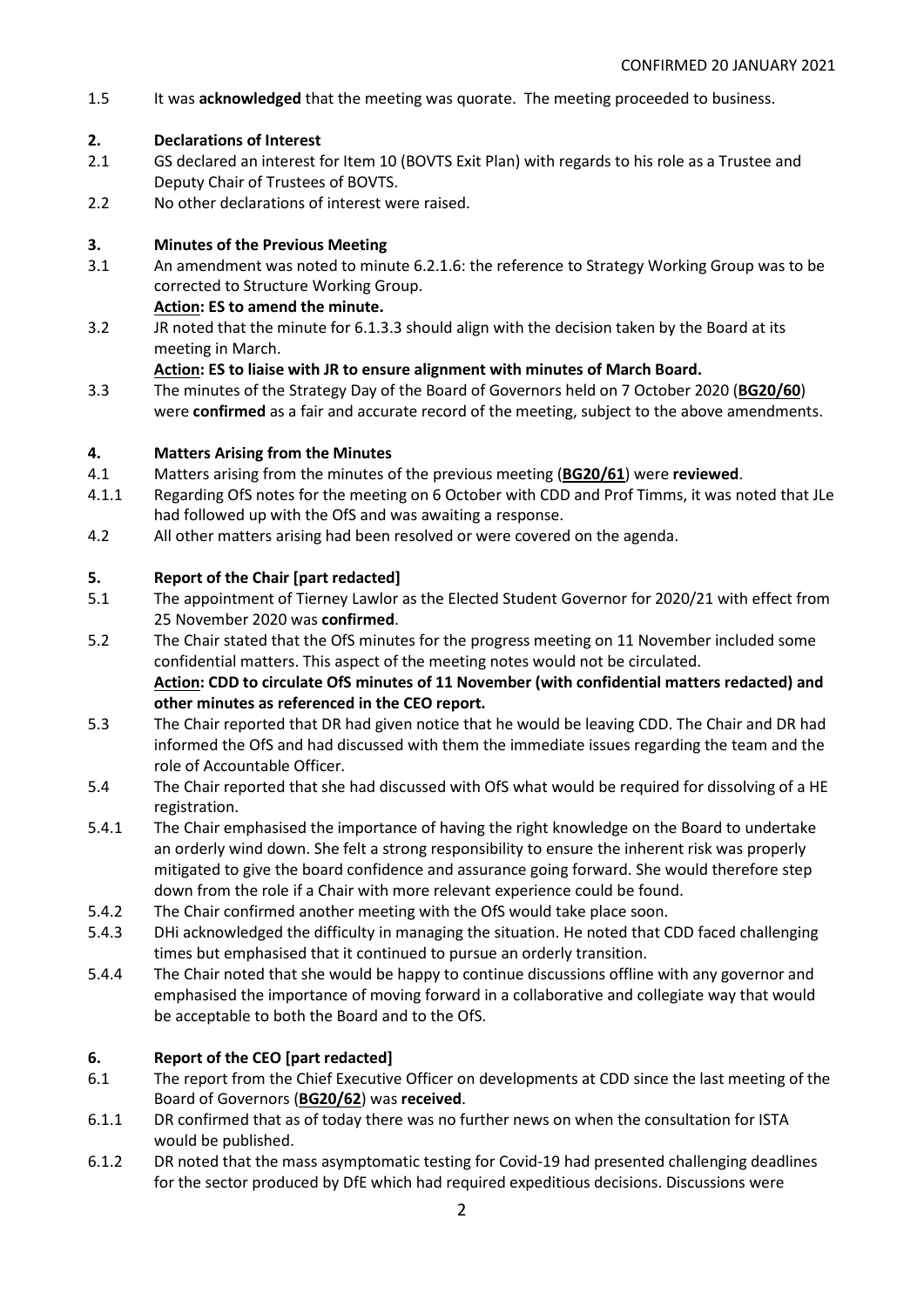ongoing and most schools had determined not to proceed before Christmas. There would be another opportunity to participate in the new year.

#### **7. Organisational Transition [part redacted]**

7.1 Version 1 of a Transition Plan and timeline for transition to new arrangements (**BG20/63**) was **received**.

#### **8. Compliance and Assurance [part redacted]**

- 8.1 The notes of the Board Structure Working Group on 27 October 2020 and 13 November 2020 **BG20/64** were **received**.
- 8.2 The Manual of the Assurance and Compliance Requirements for Member Schools, **BG20/65**, was **considered**.
- 8.2.1 The Chair confirmed that OfS would not provide an assessment of the manual until it had been approved by the CDD Board.
- 8.2.2 DR referred the Board to the resolution which had been circulated to the Board by email as a consequence of further consideration of an element in Section D of the manual.
- 8.2.3 The Manual of the Assurance and Compliance Requirements for Member Schools was **approved in principle** subject to agreement by the schools on the disputed wording in section D. **Action: To agree the final wording for Section D of the Compliance and Assurance Manual with the FDs Group and circulate to the Board, including a recommendation on the agreed wording from the executive.**
- 8.3 The revised Student Protection Plan (**BG20/66**) was **considered**.
- 8.3.1 JLe reported that OfS had required CDD to revise its SPP in light of the resignations of BOVTS and NSCD and with regards to the Covid-19 pandemic. CDD had attended a series of meeting with OfS and representatives from BOVTS and NSCD to facilitate development of the Plan. CDD had submitted this version to the OfS for approval and awaited their response.
- 8.3.2 JLe noted that since submission of the plan, some school plans were already evolving and further revisions to the annexes would come to the Board for future approval.
- 8.3.3 The revised Student Protection Plan was **approved**.

#### **9. Charity Commission Serious Incident Report**

- 9.1 The Serious Incident Report for submission to the Charity Commission (**BG20/67**) was **considered**.
- 9.1.1 DR reported that CDD's lawyers had recommended, given the significant recent developments, that CDD should submit a serious incident report. The report had been drafted in collaboration.
- 9.1.2 Members of the Board debated whether an SIR was the correct forum for notifying the Charity Commission of the upcoming changes, as it implied an adverse event rather than the transitional arrangements CDD was embarking upon. Members requested to see advice explicitly recommending this approach before submitting such a report.
- 9.1.3 The Chair proposed consulting further on potential alternative options before revisiting what should be communicated to the Charity Commission. **Action: DR to request advice regarding any alternative communication with Charity Commission to the Serious Incident Report and to bring this back to the Board by email or in January.**

## **10. BOVTS Exit Plan**

10.1 The BOVTS Exit Plan as required under the Members Agreement (**BG20/68**) was **considered**.

#### **11. Report of the Audit Committee**

11.1 The minutes of the Audit Committee meeting on 4 November 2020 (**BG20/69**) were **received**.

*Amanda Britton and Tamas Wood left the meeting.*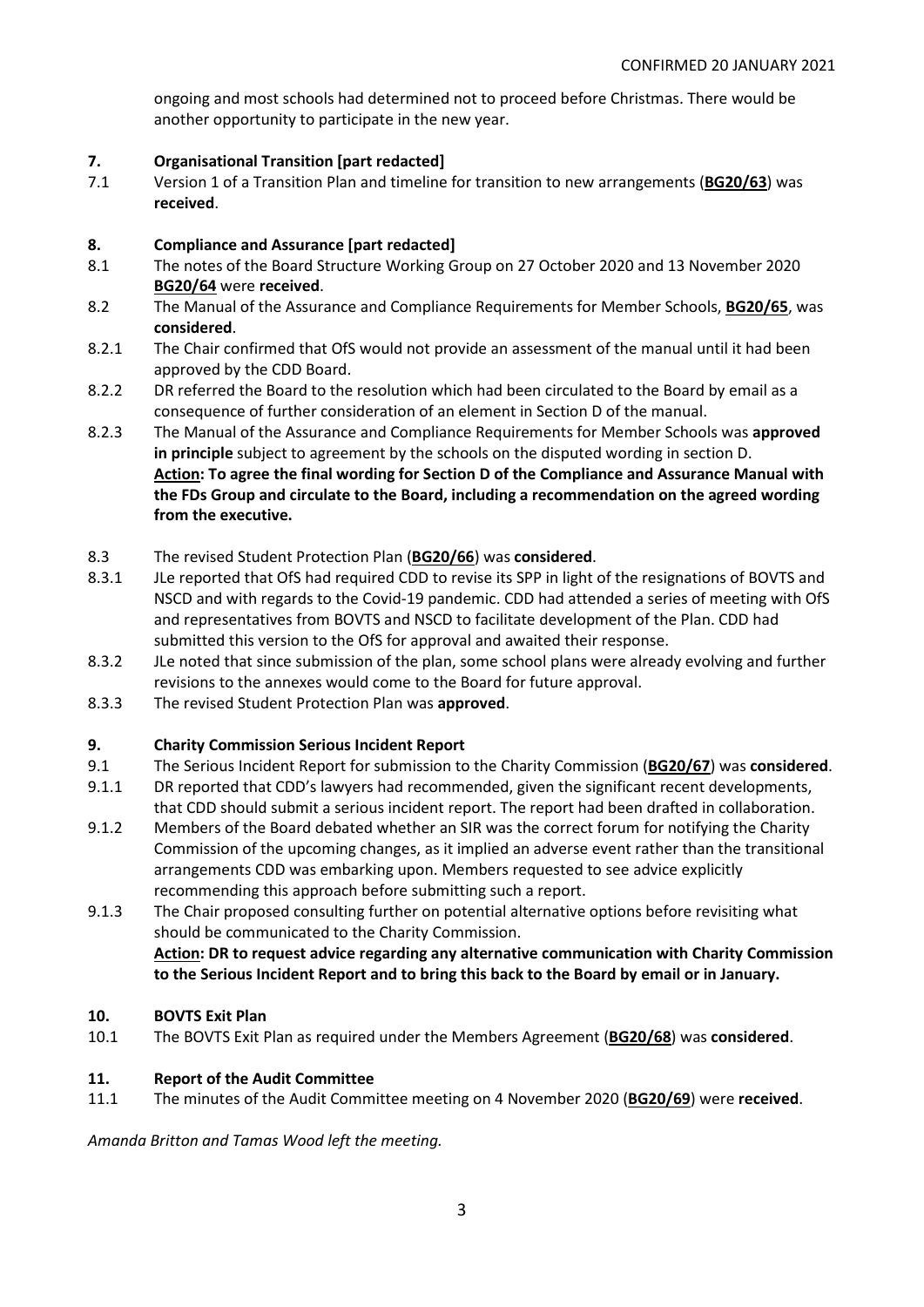- 11.2 The recommendation of the Audit Committee to adopt the new CUC HE Code of Governance from 1 March 2021 was **considered**.
- 11.2.1 JR noted that the minutes were unconfirmed and that this recommendation would be subject to the Audit Committee's further review of the Code at its February meeting.
- 11.3 The Risk Register (**BG20/70**) was **received**.

*Rod Clayton left the meeting.*

## **12. Report of the Finance Committee**

- 12.1 The minutes of the Finance Committee meeting on 28 October 2020 (**BG20/71**) were **received**.
- 12.2 The CDD Management Accounts (**BG20/72**) were **received**.
- 12.2.1 MK reported that the accounts had been reviewed and discussed in detail. The Committee had welcomed the changes to presentation.
- 12.1.2 MK noted that JLo had had to prioritise his workload since joining the organisation in the summer and that the Committee would review timely monthly statements going forward.
- 12.1.3 The Chair asked the executive to ensure up-to-date accounts were brought to the Board going forward.

# **Action: Board agendas to include most recent accounts as a standing item.**

- 12.3 The audited financial statements for 2019/20 (**BG20/73**) were **received**.
- 12.3.1 MK reported that the numbers were in good shape and the Committee had made some recommendations for changes in wording which would be implemented.

## **13. Senate Report to the Board on business in 2019/20**

- 13.1 A report on the business conducted by Senate in the academic year 2019/20 (**BG20/74**) was **received**.
- 13.1.1 JLe noted that Senate would submit two separate reports to the Board. This report was provided for information. A full annual report on quality and standards would form part of the Annual Accountability Report and would come to the January meeting.
- 13.1.2 The Chair thanked Senate for their work over the year.

## **14. Prevent Annual Monitoring Report**

- 14.1 The annual report on the Prevent Duty which includes the Annual Accountability Statement and risk assessment (**BG20/75**) was **considered**.
- 14.1.1 JLe confirmed that the deadline for the Prevent report remained the first week in December. CDD had had a productive meeting with the OfS. OfS had expressed themselves satisfied with how CDD managed Prevent and how the schools engaged and had noted that they considered CDD to be low risk.
- 14.1.2 The Prevent Annual Monitoring Report was **approved**.

# **15. Committee Terms of Reference**

- 15.1 The terms of reference for the Audit Committee (**BG20/76**) were **approved**.
- 15.2 The terms of reference for the Finance Committee (**BG20/77**) were **approved**.
- 15.3 The terms of reference for the Nominations Committee (**BG20/78**) were **approved**.
- 15.4 The terms of reference for the Remuneration Committee (**BG20/79**) were **approved**.

## **16. Any Other Business**

- 16.1 The Chair asked the Secretary to apprise the Board of agreed actions by email. **Action: Action list to be circulated by email.**
- **17. Date of Next Meetings**